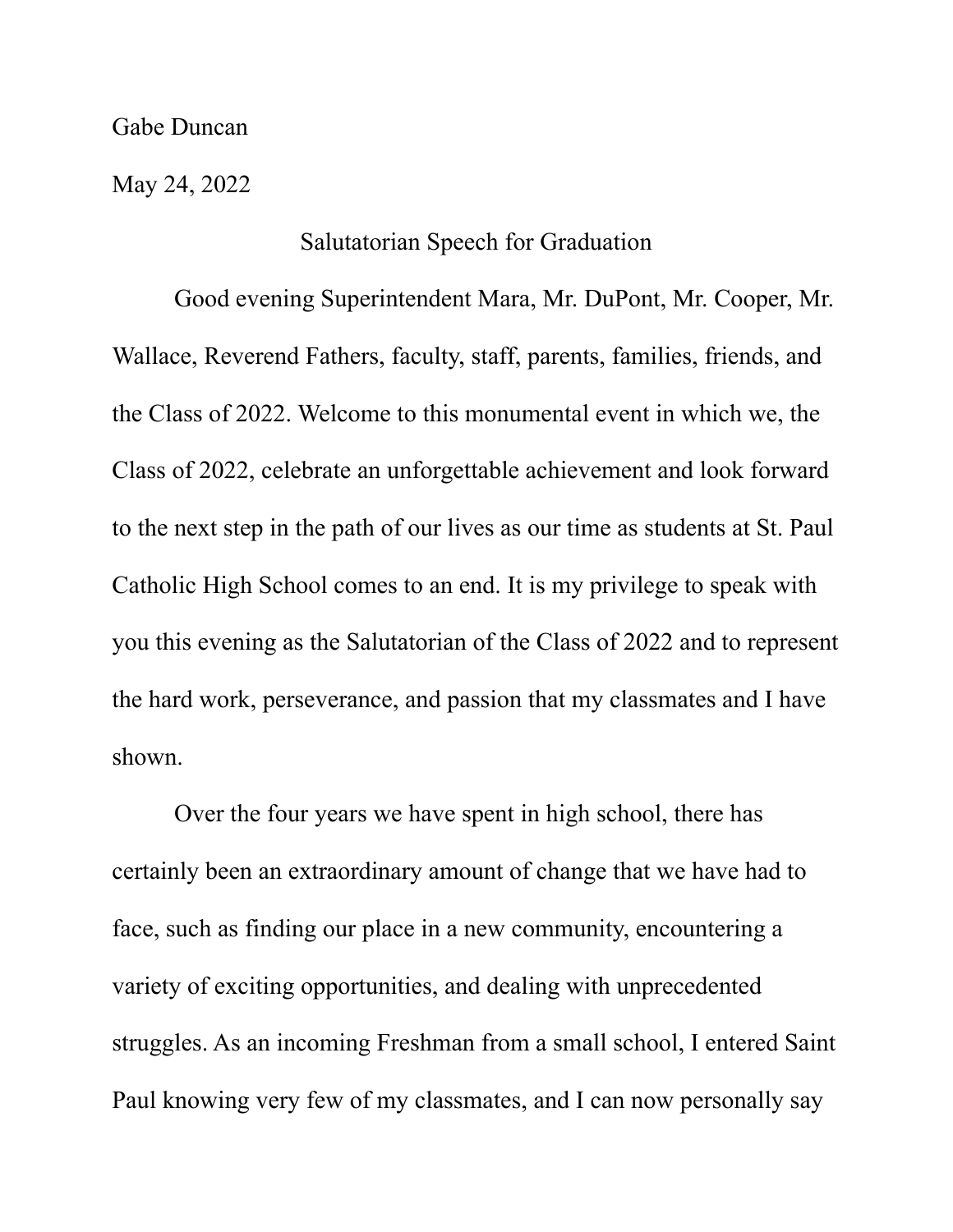that it was a blessing to become a part of something bigger. Once again, we all will have to experience another vital change in our lives, as we prepare to take on a new challenge beyond high school and discover an enhanced, more personal version of independence.

One thing that I have come to recognize is that change is inevitable, and how we choose to deal with that will shape our lives. Nelson Mandela, a man known for his courage and integrity, once said, "When people are determined they can overcome anything." Although it is a very simple statement, there is still a deep significance behind it. Because change is constantly occurring, we must learn to not only adapt to it, but also to take advantage of it. This means taking the negative aspects of unpredicted events and learning to "overcome" them, as Mandela put it, in order to create positive circumstances, which requires each of us to put into practice the determination found within ourselves.

During my time at Saint Paul, I have discovered three specific ways to help turn what may seem to be an intimidating adjustment into a beneficial transformation. They are being open to new possibilities, being resilient, and being true to your values. The first point, openness to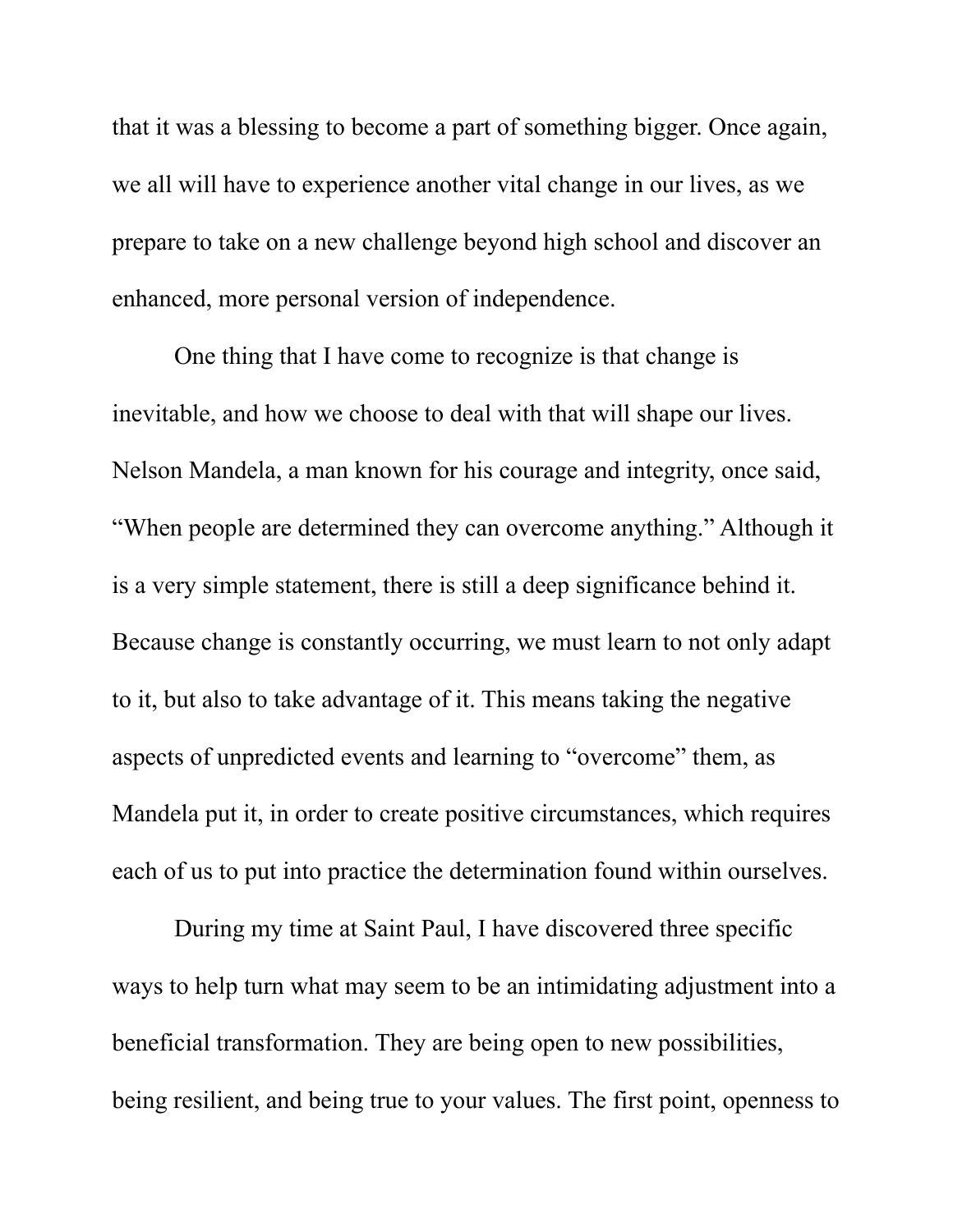potential opportunities, has come up quite often in my high school career, and I am sure many of you have tested this method occasionally. The first time that I broke out of my comfort zone in the past four years of my life was when I decided to run for Class President our Freshman year. Although I knew very few of you at the time, many of you offered me your support, allowing me to turn an ambition into a reality. As a result of pursuing a change and confronting my nerves, I achieved what I set out to do and found something that I could truly associate with for the duration of high school. As a class, we have spent countless hours trying to figure out what works best for us, and one thing I have learned from this is that it takes time, effort, and, once again, determination to develop ourselves and to find our niche. My fellow classmates, I encourage you to embrace versatility and to be willing to take chances in your future endeavors, since one of these chances may be the key to your success.

Resilience has proven to be an essential part of the high school experience, and I have often found myself struggling to uphold this value. Of course, one of the first things that arises when thinking about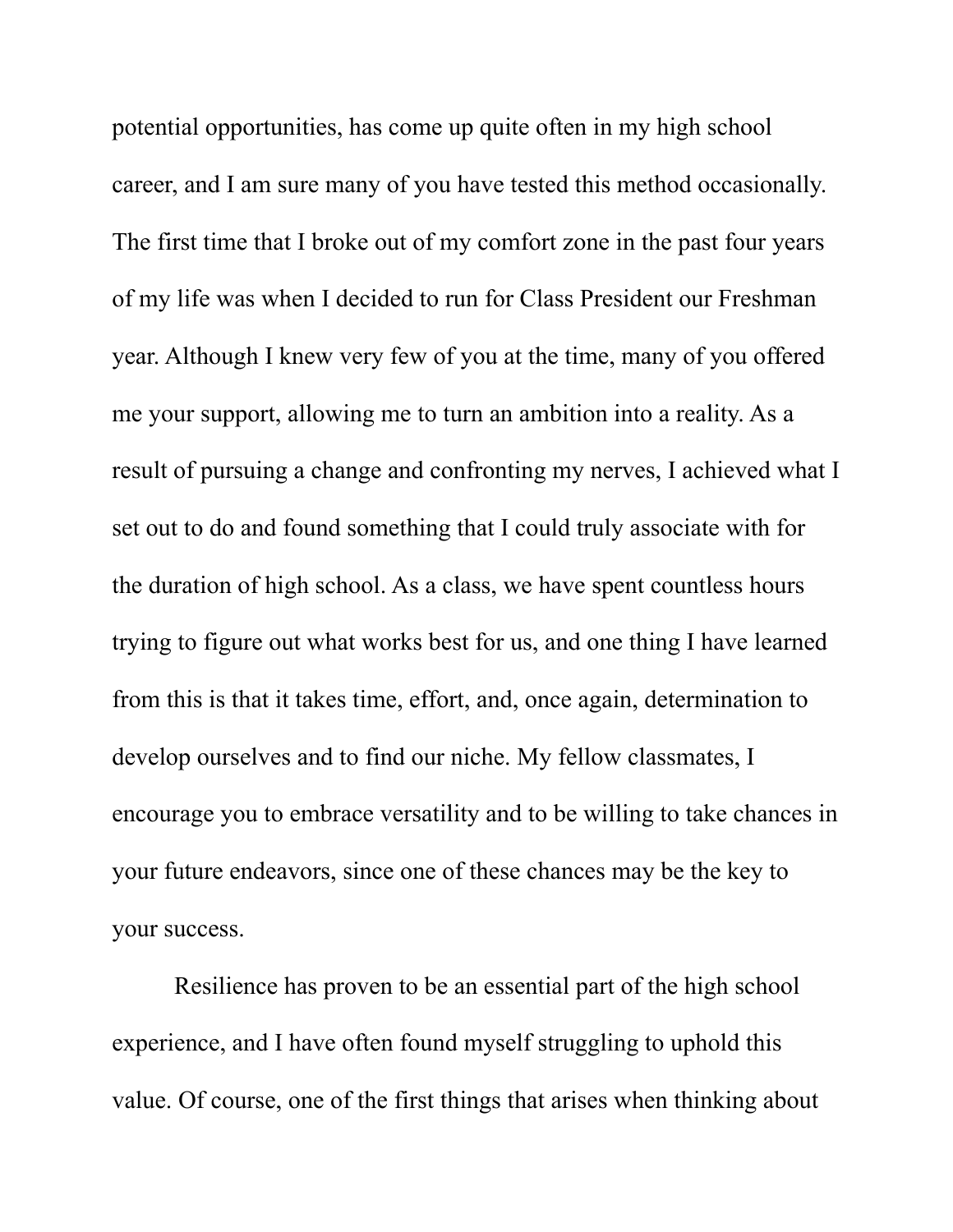challenges is the COVID-19 experience. Surprisingly, I initially handled this change pretty well, and I actually felt like I was improving myself physically, mentally, and spiritually while at home during the spring of our sophomore year. However, as soon as junior year arrived, I noticed that the pressure of stress and exhaustion started to weigh down on me after being away from an authentic learning experience for a significant amount of time. Unfortunately, my negative reaction to this crisis persisted much longer than I had hoped or expected. I feared that my hard work up to that point would not pay off and that I would lose my dedication to succeed. Luckily, I took the time to put things into perspective and realized that others have to endure much more severe challenges than myself on a daily basis, such as poverty and grief from the loss of a loved one. Now, I strive to find a renewal of motivation and encourage myself to work harder. I am aware that each of us has had our own reaction to this event, and we all handle difficult situations differently. However, if there is one thing that I can take away from these struggles, it is that each of us should look to dominate a tough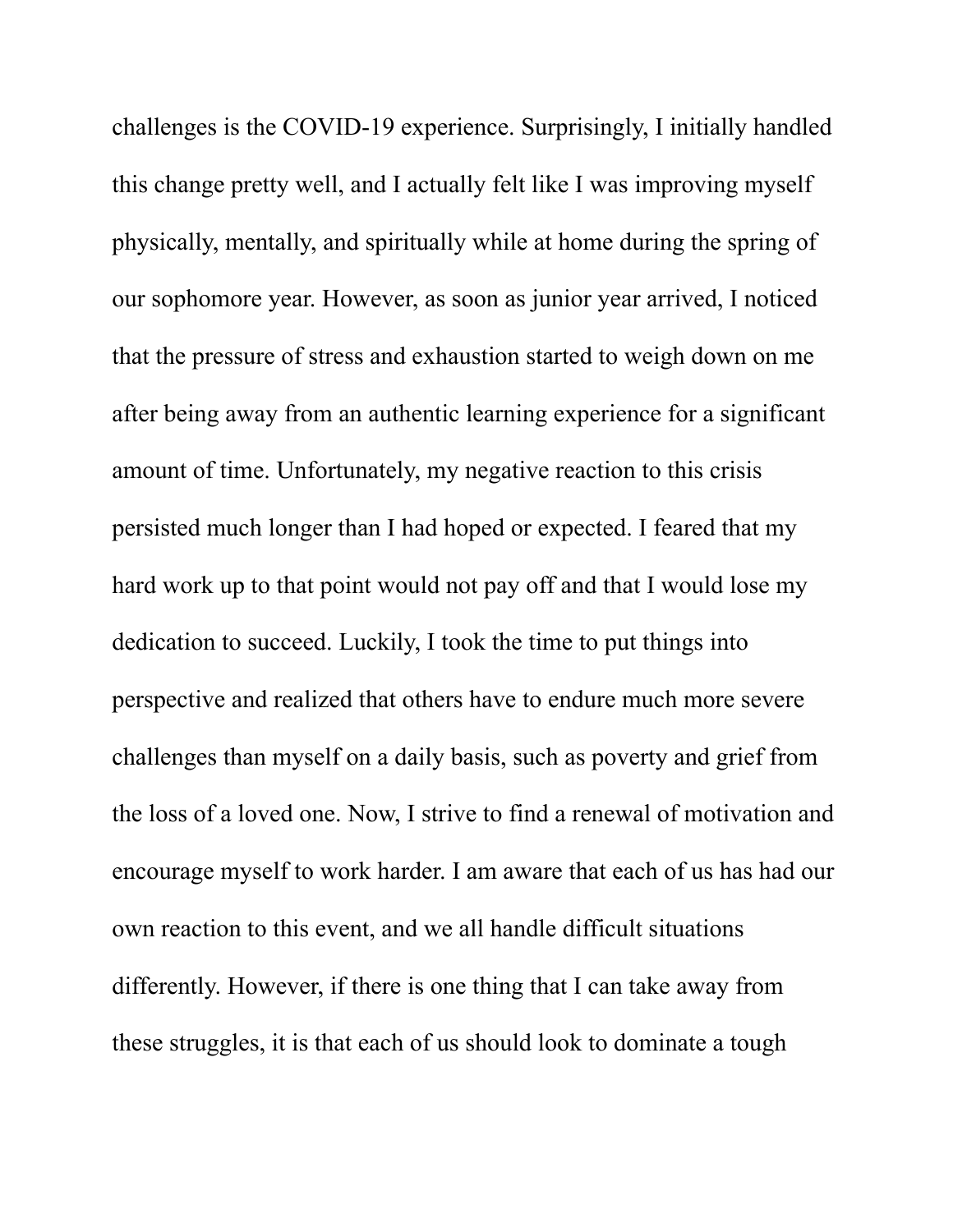challenge, rather than let it consume us. If we find the courage in ourselves to do this, we will then demonstrate true resilience.

The third way to handle change, being true to your values, can be the most difficult concept to grasp when relating it to change. One experience in my lifetime that I have been fortunate enough to encounter was my involvement in the karate school Torrington Family Kempo. As a former second-degree black belt at TFK, I have learned that the Japanese martial art karate consists of much more than physical self-defense techniques. It embraces mental preparation, and it also emphasizes three specific virtues, which are self-control, self-discipline, and respect. Although I have undergone an irreversible amount of change throughout my high school years, I continue to rely on these three virtues that a community I had been a part of for more than half of my life has shown me. Just as Torrington Family Kempo has been more than a place of physical instruction to me, Saint Paul Catholic High School has proven to be an environment that extends beyond the classroom to each of us. Through the five core values of faith, character, community, excellence, and service, Saint Paul has acted as an effective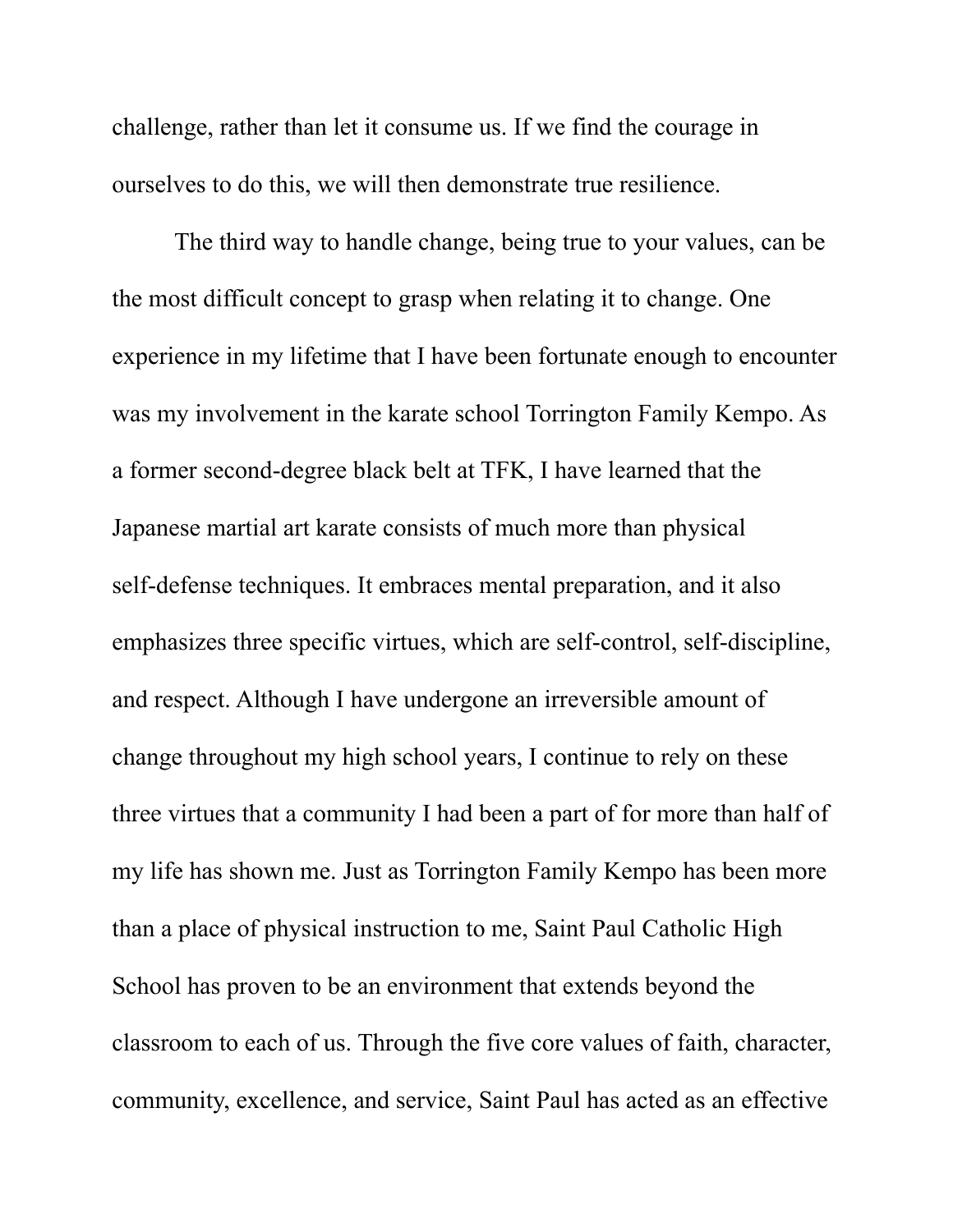influence in our own abilities to handle change and to experience progression, and these core values have further developed the qualities we have acquired in our past. Over time, our perspectives, personal interests, and beliefs will undoubtedly transform as a result of an increase in individuality and experience. However, when we progress, it does not mean we must abandon everything from our earlier years. Class of 2022, I believe that we can effectively embrace improvement and positive change by building off of the indelible lessons and values we have retained as younger individuals, which we have done throughout our Saint Paul careers.

Although it may be challenging at first to picture ourselves moving on from a place that has offered us so many memories, lessons, and friendships, let our minds fill with excitement at the thought of our promising potential as a result of attending such an impactful school. You all will find it beneficial to consider becoming the dynamic and versatile individuals that Saint Paul has encouraged us to be. As we reflect on how being open to new possibilities, being resilient, and being true to our values play a crucial role in each of our personal journeys,